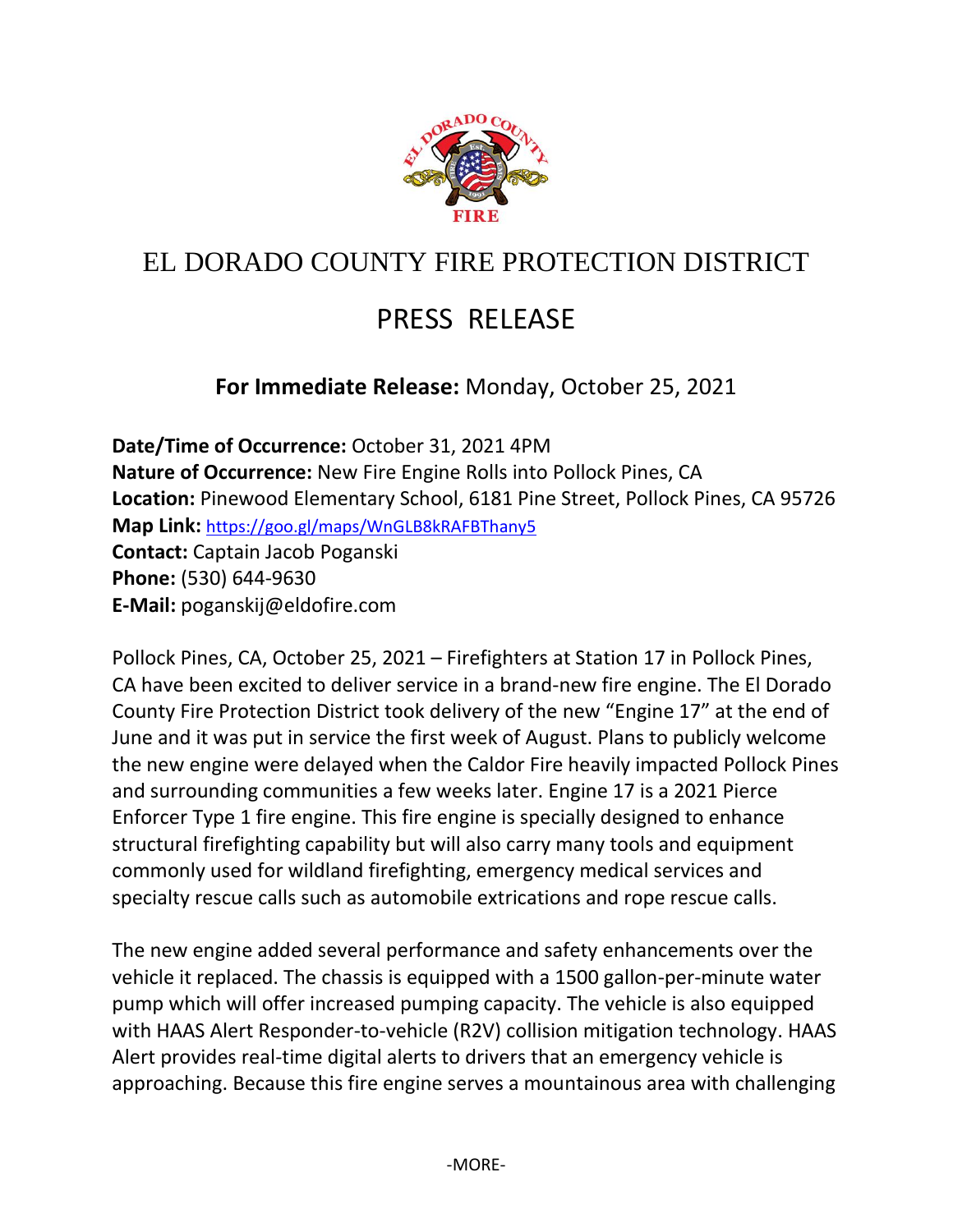road conditions, the vehicle is equipped with independent front suspension. The upgraded suspension provides a higher clearance and enhanced maneuverability while driving. The fire engine also has a locking rear axle for improved traction in snowy conditions. Emergency and scene lighting are now all LED which is more energy efficient, provides better warning to motorists and enhances lighting for firefighters working around the fire engine during the evening hours. The fire engine also has reflective chevrons on the rear of the vehicle to provide better visibility of vehicle. When the fire engine is used in rope rescue operations, firefighters can now quickly attach rope systems to the engine using new rope rescue attachment points.

The intervals at which fire engines are replaced are influenced by industry standards, vehicle reliability and safety, cost of operation and the need to carry updated equipment. Since the previous apparatus was purchased, the District has added water rescue equipment, changed from gas powered hydraulic extrication equipment to battery-operated equipment, added gas monitors, added rescue struts, rotary saws and more. These improvements often require storage reconfiguration that can be further optimized when a new fire engine custom is designed and built.

Since Engine 17 was able to increase to a safer staffing level of 3 personnel earlier this year, the roomier cab of the new fire engine now offers better accommodation for the additional personnel and more room for essential equipment. This allows for better organization and ultimately more efficient operation on emergencies.

Engine 17 will directly serve the Pollock Pines, Sierra Springs, Strawberry and Kyburz communities. On Halloween, October 31, 2021 Engine 17 and firefighters from the El Dorado County Fire Protection District will be attending "Trunk or Treat" at the Pinewood Elementary School. Community residents are encouraged to come to the event and see the new fire engine! The free community event is from 4-7 pm and includes food, games, candy, costume prizes and "trunk" prizes.

The El Dorado County Fire Protection District provides fire and EMS services in the communities of Placerville, Shingle Springs, Pollock Pines, Camino, Pleasant Valley, Cool, Coloma, Lotus, Pilot Hill, Pleasant Valley, Oak Hill, Strawberry, and Kyburz.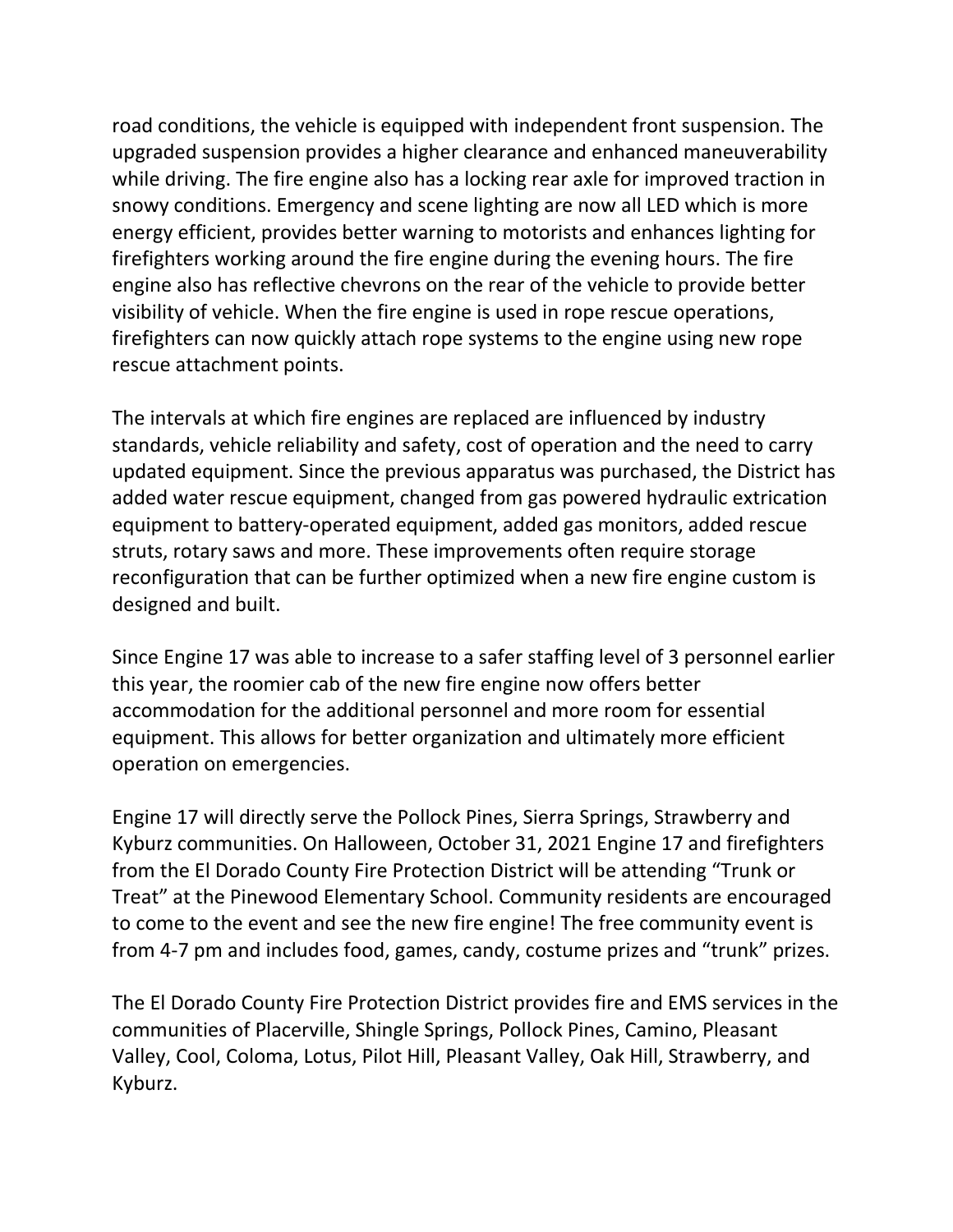

Engine 17 at Bridal Veil Falls, Pollock Pines, CA



Engine 17 at Jenkinson Lake, Pollock Pines, CA

-MORE-